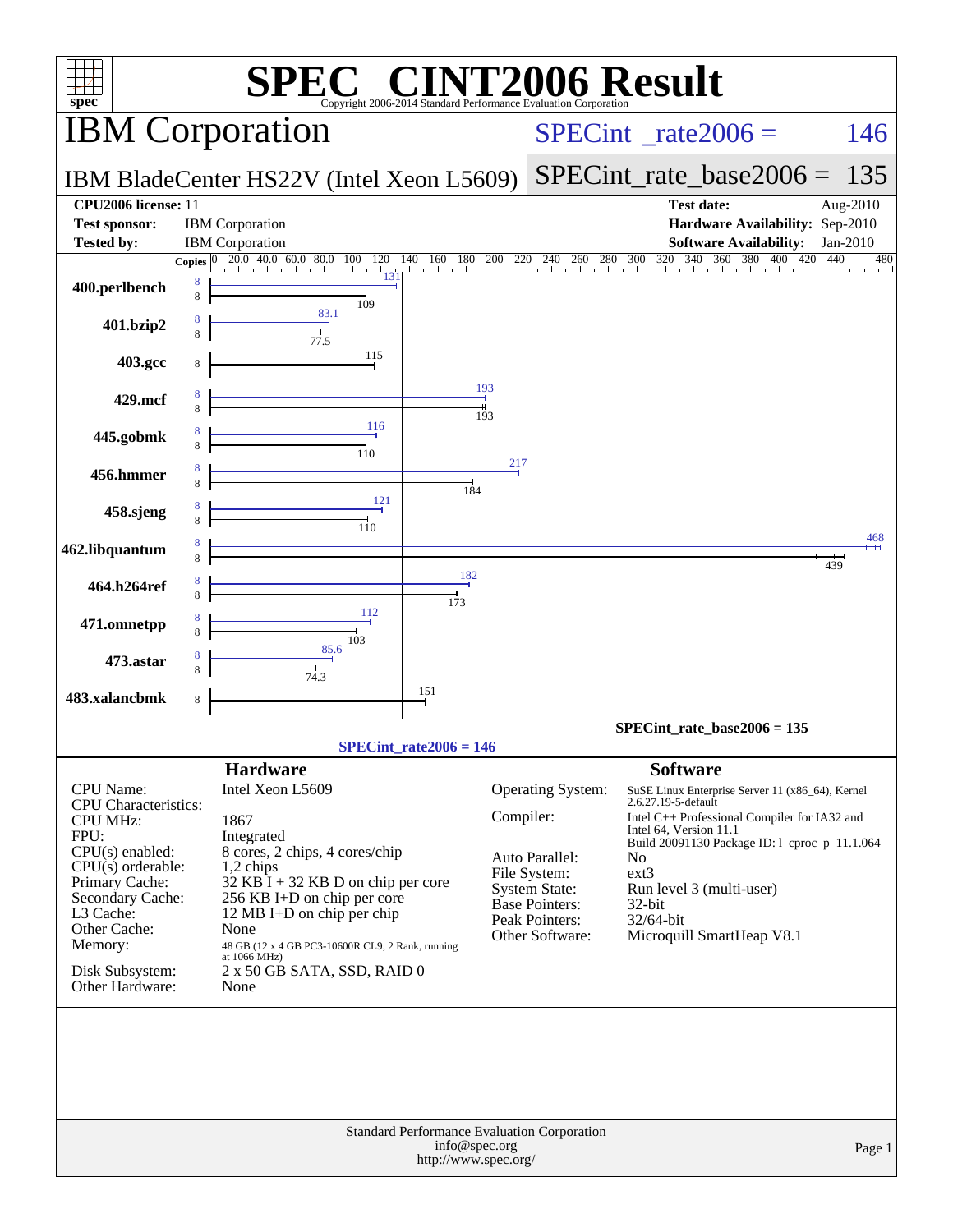

# IBM Corporation

### SPECint rate $2006 = 146$

IBM BladeCenter HS22V (Intel Xeon L5609)

[SPECint\\_rate\\_base2006 =](http://www.spec.org/auto/cpu2006/Docs/result-fields.html#SPECintratebase2006) 135

**[CPU2006 license:](http://www.spec.org/auto/cpu2006/Docs/result-fields.html#CPU2006license)** 11 **[Test date:](http://www.spec.org/auto/cpu2006/Docs/result-fields.html#Testdate)** Aug-2010

**[Test sponsor:](http://www.spec.org/auto/cpu2006/Docs/result-fields.html#Testsponsor)** IBM Corporation **[Hardware Availability:](http://www.spec.org/auto/cpu2006/Docs/result-fields.html#HardwareAvailability)** Sep-2010 **[Tested by:](http://www.spec.org/auto/cpu2006/Docs/result-fields.html#Testedby)** IBM Corporation **[Software Availability:](http://www.spec.org/auto/cpu2006/Docs/result-fields.html#SoftwareAvailability)** Jan-2010

#### **[Results Table](http://www.spec.org/auto/cpu2006/Docs/result-fields.html#ResultsTable)**

|                    | <b>Base</b>   |                |       |                |       |                |       | <b>Peak</b>   |                |              |                                                                                                          |              |                |              |
|--------------------|---------------|----------------|-------|----------------|-------|----------------|-------|---------------|----------------|--------------|----------------------------------------------------------------------------------------------------------|--------------|----------------|--------------|
| <b>Benchmark</b>   | <b>Copies</b> | <b>Seconds</b> | Ratio | <b>Seconds</b> | Ratio | <b>Seconds</b> | Ratio | <b>Copies</b> | <b>Seconds</b> | <b>Ratio</b> | <b>Seconds</b>                                                                                           | <b>Ratio</b> | <b>Seconds</b> | <b>Ratio</b> |
| 400.perlbench      | 8             | 714            | 109   | 715            | 109   | 713            | 110   | 8             | 598            | <u>131</u>   | 598                                                                                                      | 131          | 597            | 131          |
| 401.bzip2          | 8             | 996            | 77.5  | 995            | 77.6  | 1000           | 77.2  | 8             | 929            | 83.1         | 929                                                                                                      | 83.1         | 926            | 83.3         |
| $403.\mathrm{gcc}$ | 8             | 559            | 115   | 559            | 115   | 557            | 116   | 8             | 559            | 115          | 559                                                                                                      | <b>115</b>   | 557            | 116          |
| $429$ .mcf         | 8             | 382            | 191   | 377            | 193   | 378            | 193   | 8             | 378            | 193          | 377                                                                                                      | 193          | 378            | 193          |
| $445$ .gobm $k$    | 8             | 765            | 110   | 766            | 110   | 766            | 110   | 8             | 722            | 116          | 721                                                                                                      | 116          | 720            | 117          |
| 456.hmmer          | 8             | 405            | 184   | 405            | 184   | 405            | 184   | 8             | 345            | 217          | 345                                                                                                      | 217          | 345            | 216          |
| 458 sjeng          | 8             | 877            | 110   | 876            | 110   | 877            | 110   | 8             | 803            | 121          | 801                                                                                                      | 121          | 802            | <u>121</u>   |
| 462.libquantum     | 8             | 378            | 439   | 389            | 426   | 372            | 446   | 8             | 352            | 471          | 354                                                                                                      | 468          | 359            | 462          |
| 464.h264ref        | 8             | 1021           | 173   | 1024           | 173   | 1020           | 173   | 8             | 975            | 182          | 974                                                                                                      | 182          | 973            | 182          |
| 471.omnetpp        | 8             | 487            | 103   | 486            | 103   | 485            | 103   | 8             | 446            | 112          | 446                                                                                                      | <b>112</b>   | 446            | 112          |
| 473.astar          | 8             | 756            | 74.3  | 756            | 74.3  | 756            | 74.2  | 8             | 657            | 85.5         | 656                                                                                                      | 85.6         | 656            | 85.7         |
| 483.xalancbmk      | 8             | 366            | 151   | 366            | 151   | 366            | 151   | 8             | 366            | 151          | 366                                                                                                      | 151          | 366            | 151          |
|                    |               |                |       |                |       |                |       |               |                |              | Results appear in the order in which they were run. Bold underlined text indicates a median measurement. |              |                |              |

#### **[Submit Notes](http://www.spec.org/auto/cpu2006/Docs/result-fields.html#SubmitNotes)**

The config file option 'submit' was used. numactl was used to bind copies to the cores

#### **[Platform Notes](http://www.spec.org/auto/cpu2006/Docs/result-fields.html#PlatformNotes)**

 Power C-states enabled Demand Scrub disabled

#### **[General Notes](http://www.spec.org/auto/cpu2006/Docs/result-fields.html#GeneralNotes)**

 'ulimit -s unlimited' was used to set the stack size to unlimited prior to run Binaries were compiled on SLES 10 with Binutils 2.18.50.50.0.7.20080502

## **[Base Compiler Invocation](http://www.spec.org/auto/cpu2006/Docs/result-fields.html#BaseCompilerInvocation)**

[C benchmarks](http://www.spec.org/auto/cpu2006/Docs/result-fields.html#Cbenchmarks): [icc -m32](http://www.spec.org/cpu2006/results/res2010q3/cpu2006-20100817-13003.flags.html#user_CCbase_intel_icc_32bit_5ff4a39e364c98233615fdd38438c6f2)

[C++ benchmarks:](http://www.spec.org/auto/cpu2006/Docs/result-fields.html#CXXbenchmarks) [icpc -m32](http://www.spec.org/cpu2006/results/res2010q3/cpu2006-20100817-13003.flags.html#user_CXXbase_intel_icpc_32bit_4e5a5ef1a53fd332b3c49e69c3330699)

> Standard Performance Evaluation Corporation [info@spec.org](mailto:info@spec.org) <http://www.spec.org/>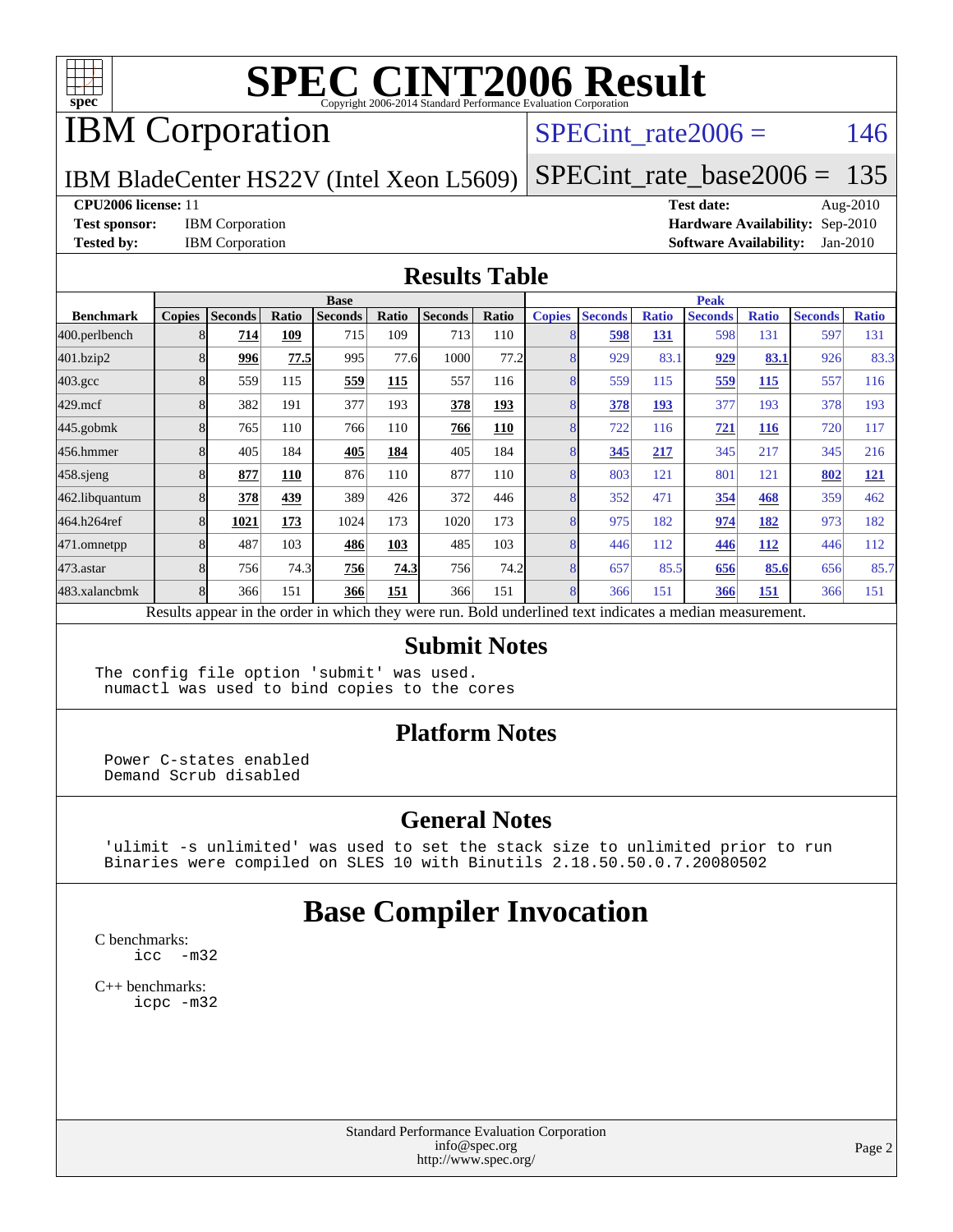

IBM Corporation

SPECint rate $2006 = 146$ 

IBM BladeCenter HS22V (Intel Xeon L5609) [SPECint\\_rate\\_base2006 =](http://www.spec.org/auto/cpu2006/Docs/result-fields.html#SPECintratebase2006) 135

**[Test sponsor:](http://www.spec.org/auto/cpu2006/Docs/result-fields.html#Testsponsor)** IBM Corporation **[Hardware Availability:](http://www.spec.org/auto/cpu2006/Docs/result-fields.html#HardwareAvailability)** Sep-2010 **[Tested by:](http://www.spec.org/auto/cpu2006/Docs/result-fields.html#Testedby)** IBM Corporation **[Software Availability:](http://www.spec.org/auto/cpu2006/Docs/result-fields.html#SoftwareAvailability)** Jan-2010

**[CPU2006 license:](http://www.spec.org/auto/cpu2006/Docs/result-fields.html#CPU2006license)** 11 **[Test date:](http://www.spec.org/auto/cpu2006/Docs/result-fields.html#Testdate)** Aug-2010

### **[Base Portability Flags](http://www.spec.org/auto/cpu2006/Docs/result-fields.html#BasePortabilityFlags)**

 400.perlbench: [-DSPEC\\_CPU\\_LINUX\\_IA32](http://www.spec.org/cpu2006/results/res2010q3/cpu2006-20100817-13003.flags.html#b400.perlbench_baseCPORTABILITY_DSPEC_CPU_LINUX_IA32) 462.libquantum: [-DSPEC\\_CPU\\_LINUX](http://www.spec.org/cpu2006/results/res2010q3/cpu2006-20100817-13003.flags.html#b462.libquantum_baseCPORTABILITY_DSPEC_CPU_LINUX) 483.xalancbmk: [-DSPEC\\_CPU\\_LINUX](http://www.spec.org/cpu2006/results/res2010q3/cpu2006-20100817-13003.flags.html#b483.xalancbmk_baseCXXPORTABILITY_DSPEC_CPU_LINUX)

**[Base Optimization Flags](http://www.spec.org/auto/cpu2006/Docs/result-fields.html#BaseOptimizationFlags)**

[C benchmarks](http://www.spec.org/auto/cpu2006/Docs/result-fields.html#Cbenchmarks):

[-xSSE4.2](http://www.spec.org/cpu2006/results/res2010q3/cpu2006-20100817-13003.flags.html#user_CCbase_f-xSSE42_f91528193cf0b216347adb8b939d4107) [-ipo](http://www.spec.org/cpu2006/results/res2010q3/cpu2006-20100817-13003.flags.html#user_CCbase_f-ipo) [-O3](http://www.spec.org/cpu2006/results/res2010q3/cpu2006-20100817-13003.flags.html#user_CCbase_f-O3) [-no-prec-div](http://www.spec.org/cpu2006/results/res2010q3/cpu2006-20100817-13003.flags.html#user_CCbase_f-no-prec-div) [-static](http://www.spec.org/cpu2006/results/res2010q3/cpu2006-20100817-13003.flags.html#user_CCbase_f-static) [-opt-prefetch](http://www.spec.org/cpu2006/results/res2010q3/cpu2006-20100817-13003.flags.html#user_CCbase_f-opt-prefetch)

[C++ benchmarks:](http://www.spec.org/auto/cpu2006/Docs/result-fields.html#CXXbenchmarks)

[-xSSE4.2](http://www.spec.org/cpu2006/results/res2010q3/cpu2006-20100817-13003.flags.html#user_CXXbase_f-xSSE42_f91528193cf0b216347adb8b939d4107) [-ipo](http://www.spec.org/cpu2006/results/res2010q3/cpu2006-20100817-13003.flags.html#user_CXXbase_f-ipo) [-O3](http://www.spec.org/cpu2006/results/res2010q3/cpu2006-20100817-13003.flags.html#user_CXXbase_f-O3) [-no-prec-div](http://www.spec.org/cpu2006/results/res2010q3/cpu2006-20100817-13003.flags.html#user_CXXbase_f-no-prec-div) [-opt-prefetch](http://www.spec.org/cpu2006/results/res2010q3/cpu2006-20100817-13003.flags.html#user_CXXbase_f-opt-prefetch) [-Wl,-z,muldefs](http://www.spec.org/cpu2006/results/res2010q3/cpu2006-20100817-13003.flags.html#user_CXXbase_link_force_multiple1_74079c344b956b9658436fd1b6dd3a8a) [-L/home/cmplr/usr3/alrahate/cpu2006.1.1.ic11.1/libic11.1-32bit -lsmartheap](http://www.spec.org/cpu2006/results/res2010q3/cpu2006-20100817-13003.flags.html#user_CXXbase_SmartHeap_d86dffe4a79b79ef8890d5cce17030c3)

### **[Base Other Flags](http://www.spec.org/auto/cpu2006/Docs/result-fields.html#BaseOtherFlags)**

[C benchmarks](http://www.spec.org/auto/cpu2006/Docs/result-fields.html#Cbenchmarks):

403.gcc: [-Dalloca=\\_alloca](http://www.spec.org/cpu2006/results/res2010q3/cpu2006-20100817-13003.flags.html#b403.gcc_baseEXTRA_CFLAGS_Dalloca_be3056838c12de2578596ca5467af7f3)

### **[Peak Compiler Invocation](http://www.spec.org/auto/cpu2006/Docs/result-fields.html#PeakCompilerInvocation)**

[C benchmarks \(except as noted below\)](http://www.spec.org/auto/cpu2006/Docs/result-fields.html#Cbenchmarksexceptasnotedbelow):

[icc -m32](http://www.spec.org/cpu2006/results/res2010q3/cpu2006-20100817-13003.flags.html#user_CCpeak_intel_icc_32bit_5ff4a39e364c98233615fdd38438c6f2)

401.bzip2: [icc -m64](http://www.spec.org/cpu2006/results/res2010q3/cpu2006-20100817-13003.flags.html#user_peakCCLD401_bzip2_intel_icc_64bit_bda6cc9af1fdbb0edc3795bac97ada53)

456.hmmer: [icc -m64](http://www.spec.org/cpu2006/results/res2010q3/cpu2006-20100817-13003.flags.html#user_peakCCLD456_hmmer_intel_icc_64bit_bda6cc9af1fdbb0edc3795bac97ada53)

458.sjeng: [icc -m64](http://www.spec.org/cpu2006/results/res2010q3/cpu2006-20100817-13003.flags.html#user_peakCCLD458_sjeng_intel_icc_64bit_bda6cc9af1fdbb0edc3795bac97ada53)

462.libquantum: [icc -m64](http://www.spec.org/cpu2006/results/res2010q3/cpu2006-20100817-13003.flags.html#user_peakCCLD462_libquantum_intel_icc_64bit_bda6cc9af1fdbb0edc3795bac97ada53)

[C++ benchmarks \(except as noted below\):](http://www.spec.org/auto/cpu2006/Docs/result-fields.html#CXXbenchmarksexceptasnotedbelow) [icpc -m32](http://www.spec.org/cpu2006/results/res2010q3/cpu2006-20100817-13003.flags.html#user_CXXpeak_intel_icpc_32bit_4e5a5ef1a53fd332b3c49e69c3330699)

473.astar: [icpc -m64](http://www.spec.org/cpu2006/results/res2010q3/cpu2006-20100817-13003.flags.html#user_peakCXXLD473_astar_intel_icpc_64bit_fc66a5337ce925472a5c54ad6a0de310)

## **[Peak Portability Flags](http://www.spec.org/auto/cpu2006/Docs/result-fields.html#PeakPortabilityFlags)**

 400.perlbench: [-DSPEC\\_CPU\\_LINUX\\_IA32](http://www.spec.org/cpu2006/results/res2010q3/cpu2006-20100817-13003.flags.html#b400.perlbench_peakCPORTABILITY_DSPEC_CPU_LINUX_IA32) 401.bzip2: [-DSPEC\\_CPU\\_LP64](http://www.spec.org/cpu2006/results/res2010q3/cpu2006-20100817-13003.flags.html#suite_peakCPORTABILITY401_bzip2_DSPEC_CPU_LP64)

Continued on next page

Standard Performance Evaluation Corporation [info@spec.org](mailto:info@spec.org) <http://www.spec.org/>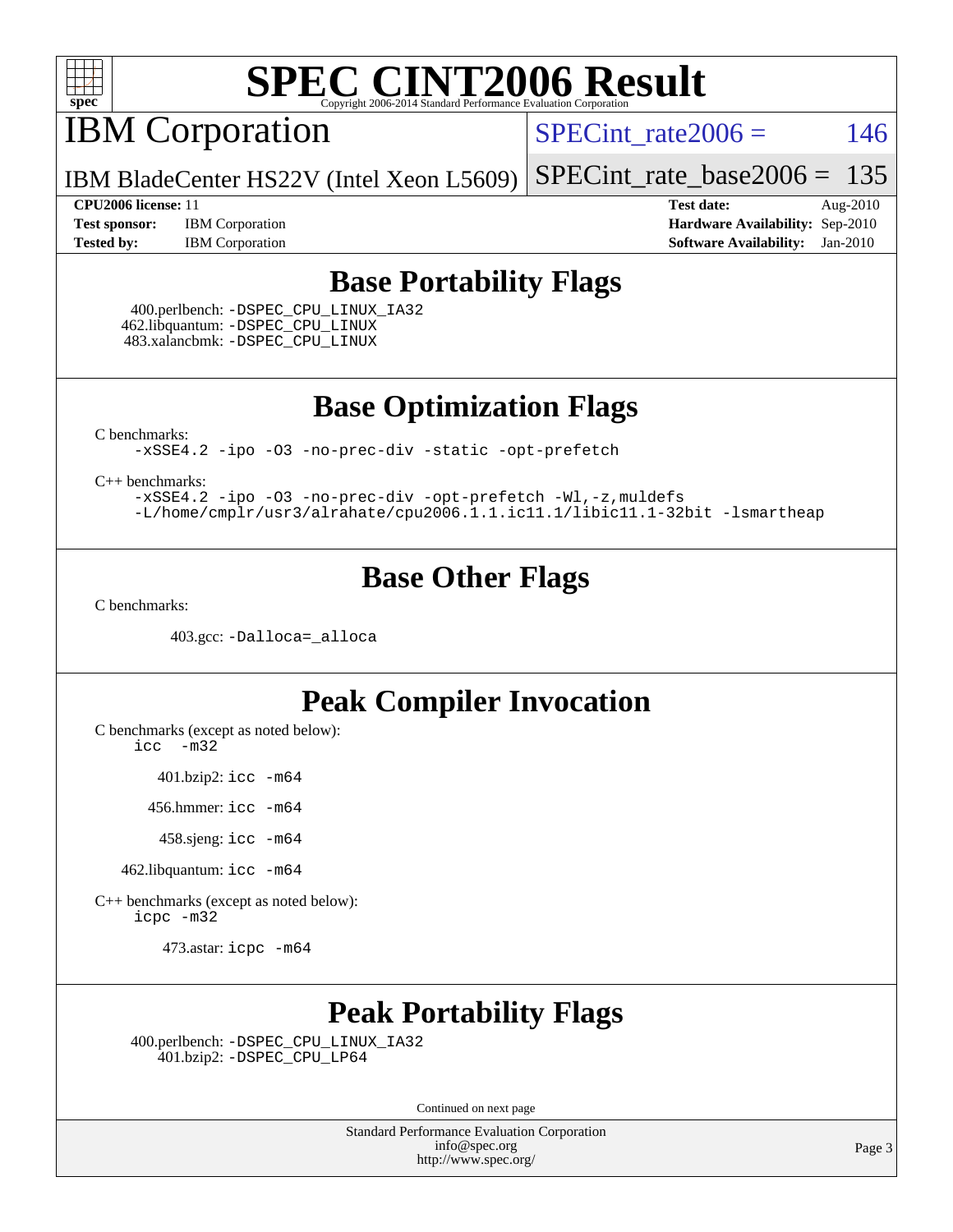

IBM Corporation

SPECint rate $2006 = 146$ 

IBM BladeCenter HS22V (Intel Xeon L5609)

[SPECint\\_rate\\_base2006 =](http://www.spec.org/auto/cpu2006/Docs/result-fields.html#SPECintratebase2006)  $135$ 

**[Test sponsor:](http://www.spec.org/auto/cpu2006/Docs/result-fields.html#Testsponsor)** IBM Corporation **[Hardware Availability:](http://www.spec.org/auto/cpu2006/Docs/result-fields.html#HardwareAvailability)** Sep-2010 **[Tested by:](http://www.spec.org/auto/cpu2006/Docs/result-fields.html#Testedby)** IBM Corporation **[Software Availability:](http://www.spec.org/auto/cpu2006/Docs/result-fields.html#SoftwareAvailability)** Jan-2010

**[CPU2006 license:](http://www.spec.org/auto/cpu2006/Docs/result-fields.html#CPU2006license)** 11 **[Test date:](http://www.spec.org/auto/cpu2006/Docs/result-fields.html#Testdate)** Aug-2010

# **[Peak Portability Flags \(Continued\)](http://www.spec.org/auto/cpu2006/Docs/result-fields.html#PeakPortabilityFlags)**

 456.hmmer: [-DSPEC\\_CPU\\_LP64](http://www.spec.org/cpu2006/results/res2010q3/cpu2006-20100817-13003.flags.html#suite_peakCPORTABILITY456_hmmer_DSPEC_CPU_LP64) 458.sjeng: [-DSPEC\\_CPU\\_LP64](http://www.spec.org/cpu2006/results/res2010q3/cpu2006-20100817-13003.flags.html#suite_peakCPORTABILITY458_sjeng_DSPEC_CPU_LP64) 462.libquantum: [-DSPEC\\_CPU\\_LP64](http://www.spec.org/cpu2006/results/res2010q3/cpu2006-20100817-13003.flags.html#suite_peakCPORTABILITY462_libquantum_DSPEC_CPU_LP64) [-DSPEC\\_CPU\\_LINUX](http://www.spec.org/cpu2006/results/res2010q3/cpu2006-20100817-13003.flags.html#b462.libquantum_peakCPORTABILITY_DSPEC_CPU_LINUX) 473.astar: [-DSPEC\\_CPU\\_LP64](http://www.spec.org/cpu2006/results/res2010q3/cpu2006-20100817-13003.flags.html#suite_peakCXXPORTABILITY473_astar_DSPEC_CPU_LP64) 483.xalancbmk: [-DSPEC\\_CPU\\_LINUX](http://www.spec.org/cpu2006/results/res2010q3/cpu2006-20100817-13003.flags.html#b483.xalancbmk_peakCXXPORTABILITY_DSPEC_CPU_LINUX)

## **[Peak Optimization Flags](http://www.spec.org/auto/cpu2006/Docs/result-fields.html#PeakOptimizationFlags)**

[C benchmarks](http://www.spec.org/auto/cpu2006/Docs/result-fields.html#Cbenchmarks):

Standard Performance Evaluation Corporation [info@spec.org](mailto:info@spec.org) <http://www.spec.org/> Page 4 400.perlbench: [-xSSE4.2](http://www.spec.org/cpu2006/results/res2010q3/cpu2006-20100817-13003.flags.html#user_peakPASS2_CFLAGSPASS2_LDCFLAGS400_perlbench_f-xSSE42_f91528193cf0b216347adb8b939d4107)(pass 2) [-prof-gen](http://www.spec.org/cpu2006/results/res2010q3/cpu2006-20100817-13003.flags.html#user_peakPASS1_CFLAGSPASS1_LDCFLAGS400_perlbench_prof_gen_e43856698f6ca7b7e442dfd80e94a8fc)(pass 1) [-ipo](http://www.spec.org/cpu2006/results/res2010q3/cpu2006-20100817-13003.flags.html#user_peakPASS2_CFLAGSPASS2_LDCFLAGS400_perlbench_f-ipo)(pass 2) [-O3](http://www.spec.org/cpu2006/results/res2010q3/cpu2006-20100817-13003.flags.html#user_peakPASS2_CFLAGSPASS2_LDCFLAGS400_perlbench_f-O3)(pass 2) [-no-prec-div](http://www.spec.org/cpu2006/results/res2010q3/cpu2006-20100817-13003.flags.html#user_peakPASS2_CFLAGSPASS2_LDCFLAGS400_perlbench_f-no-prec-div)(pass 2) [-static](http://www.spec.org/cpu2006/results/res2010q3/cpu2006-20100817-13003.flags.html#user_peakPASS2_CFLAGSPASS2_LDCFLAGS400_perlbench_f-static)(pass 2) [-prof-use](http://www.spec.org/cpu2006/results/res2010q3/cpu2006-20100817-13003.flags.html#user_peakPASS2_CFLAGSPASS2_LDCFLAGS400_perlbench_prof_use_bccf7792157ff70d64e32fe3e1250b55)(pass 2) [-ansi-alias](http://www.spec.org/cpu2006/results/res2010q3/cpu2006-20100817-13003.flags.html#user_peakCOPTIMIZE400_perlbench_f-ansi-alias) 401.bzip2: [-xSSE4.2](http://www.spec.org/cpu2006/results/res2010q3/cpu2006-20100817-13003.flags.html#user_peakPASS2_CFLAGSPASS2_LDCFLAGS401_bzip2_f-xSSE42_f91528193cf0b216347adb8b939d4107)(pass 2) [-prof-gen](http://www.spec.org/cpu2006/results/res2010q3/cpu2006-20100817-13003.flags.html#user_peakPASS1_CFLAGSPASS1_LDCFLAGS401_bzip2_prof_gen_e43856698f6ca7b7e442dfd80e94a8fc)(pass 1) [-ipo](http://www.spec.org/cpu2006/results/res2010q3/cpu2006-20100817-13003.flags.html#user_peakPASS2_CFLAGSPASS2_LDCFLAGS401_bzip2_f-ipo)(pass 2) [-O3](http://www.spec.org/cpu2006/results/res2010q3/cpu2006-20100817-13003.flags.html#user_peakPASS2_CFLAGSPASS2_LDCFLAGS401_bzip2_f-O3)(pass 2) [-no-prec-div](http://www.spec.org/cpu2006/results/res2010q3/cpu2006-20100817-13003.flags.html#user_peakPASS2_CFLAGSPASS2_LDCFLAGS401_bzip2_f-no-prec-div)(pass 2) [-static](http://www.spec.org/cpu2006/results/res2010q3/cpu2006-20100817-13003.flags.html#user_peakPASS2_CFLAGSPASS2_LDCFLAGS401_bzip2_f-static)(pass 2) [-prof-use](http://www.spec.org/cpu2006/results/res2010q3/cpu2006-20100817-13003.flags.html#user_peakPASS2_CFLAGSPASS2_LDCFLAGS401_bzip2_prof_use_bccf7792157ff70d64e32fe3e1250b55)(pass 2) [-opt-prefetch](http://www.spec.org/cpu2006/results/res2010q3/cpu2006-20100817-13003.flags.html#user_peakCOPTIMIZE401_bzip2_f-opt-prefetch) [-ansi-alias](http://www.spec.org/cpu2006/results/res2010q3/cpu2006-20100817-13003.flags.html#user_peakCOPTIMIZE401_bzip2_f-ansi-alias) [-auto-ilp32](http://www.spec.org/cpu2006/results/res2010q3/cpu2006-20100817-13003.flags.html#user_peakCOPTIMIZE401_bzip2_f-auto-ilp32)  $403.\text{gcc: basepeak}$  = yes 429.mcf: [-xSSE4.2](http://www.spec.org/cpu2006/results/res2010q3/cpu2006-20100817-13003.flags.html#user_peakCOPTIMIZE429_mcf_f-xSSE42_f91528193cf0b216347adb8b939d4107) [-ipo](http://www.spec.org/cpu2006/results/res2010q3/cpu2006-20100817-13003.flags.html#user_peakCOPTIMIZE429_mcf_f-ipo) [-O3](http://www.spec.org/cpu2006/results/res2010q3/cpu2006-20100817-13003.flags.html#user_peakCOPTIMIZE429_mcf_f-O3) [-no-prec-div](http://www.spec.org/cpu2006/results/res2010q3/cpu2006-20100817-13003.flags.html#user_peakCOPTIMIZE429_mcf_f-no-prec-div) [-static](http://www.spec.org/cpu2006/results/res2010q3/cpu2006-20100817-13003.flags.html#user_peakCOPTIMIZE429_mcf_f-static) [-opt-prefetch](http://www.spec.org/cpu2006/results/res2010q3/cpu2006-20100817-13003.flags.html#user_peakCOPTIMIZE429_mcf_f-opt-prefetch) 445.gobmk: [-xSSE4.2](http://www.spec.org/cpu2006/results/res2010q3/cpu2006-20100817-13003.flags.html#user_peakPASS2_CFLAGSPASS2_LDCFLAGS445_gobmk_f-xSSE42_f91528193cf0b216347adb8b939d4107)(pass 2) [-prof-gen](http://www.spec.org/cpu2006/results/res2010q3/cpu2006-20100817-13003.flags.html#user_peakPASS1_CFLAGSPASS1_LDCFLAGS445_gobmk_prof_gen_e43856698f6ca7b7e442dfd80e94a8fc)(pass 1) [-prof-use](http://www.spec.org/cpu2006/results/res2010q3/cpu2006-20100817-13003.flags.html#user_peakPASS2_CFLAGSPASS2_LDCFLAGS445_gobmk_prof_use_bccf7792157ff70d64e32fe3e1250b55)(pass 2) [-O2](http://www.spec.org/cpu2006/results/res2010q3/cpu2006-20100817-13003.flags.html#user_peakCOPTIMIZE445_gobmk_f-O2) [-ipo](http://www.spec.org/cpu2006/results/res2010q3/cpu2006-20100817-13003.flags.html#user_peakCOPTIMIZE445_gobmk_f-ipo) [-no-prec-div](http://www.spec.org/cpu2006/results/res2010q3/cpu2006-20100817-13003.flags.html#user_peakCOPTIMIZE445_gobmk_f-no-prec-div) [-ansi-alias](http://www.spec.org/cpu2006/results/res2010q3/cpu2006-20100817-13003.flags.html#user_peakCOPTIMIZE445_gobmk_f-ansi-alias) 456.hmmer: [-xSSE4.2](http://www.spec.org/cpu2006/results/res2010q3/cpu2006-20100817-13003.flags.html#user_peakCOPTIMIZE456_hmmer_f-xSSE42_f91528193cf0b216347adb8b939d4107) [-ipo](http://www.spec.org/cpu2006/results/res2010q3/cpu2006-20100817-13003.flags.html#user_peakCOPTIMIZE456_hmmer_f-ipo) [-O3](http://www.spec.org/cpu2006/results/res2010q3/cpu2006-20100817-13003.flags.html#user_peakCOPTIMIZE456_hmmer_f-O3) [-no-prec-div](http://www.spec.org/cpu2006/results/res2010q3/cpu2006-20100817-13003.flags.html#user_peakCOPTIMIZE456_hmmer_f-no-prec-div) [-static](http://www.spec.org/cpu2006/results/res2010q3/cpu2006-20100817-13003.flags.html#user_peakCOPTIMIZE456_hmmer_f-static) [-unroll2](http://www.spec.org/cpu2006/results/res2010q3/cpu2006-20100817-13003.flags.html#user_peakCOPTIMIZE456_hmmer_f-unroll_784dae83bebfb236979b41d2422d7ec2) [-ansi-alias](http://www.spec.org/cpu2006/results/res2010q3/cpu2006-20100817-13003.flags.html#user_peakCOPTIMIZE456_hmmer_f-ansi-alias) [-auto-ilp32](http://www.spec.org/cpu2006/results/res2010q3/cpu2006-20100817-13003.flags.html#user_peakCOPTIMIZE456_hmmer_f-auto-ilp32) 458.sjeng: [-xSSE4.2](http://www.spec.org/cpu2006/results/res2010q3/cpu2006-20100817-13003.flags.html#user_peakPASS2_CFLAGSPASS2_LDCFLAGS458_sjeng_f-xSSE42_f91528193cf0b216347adb8b939d4107)(pass 2) [-prof-gen](http://www.spec.org/cpu2006/results/res2010q3/cpu2006-20100817-13003.flags.html#user_peakPASS1_CFLAGSPASS1_LDCFLAGS458_sjeng_prof_gen_e43856698f6ca7b7e442dfd80e94a8fc)(pass 1) [-ipo](http://www.spec.org/cpu2006/results/res2010q3/cpu2006-20100817-13003.flags.html#user_peakPASS2_CFLAGSPASS2_LDCFLAGS458_sjeng_f-ipo)(pass 2) [-O3](http://www.spec.org/cpu2006/results/res2010q3/cpu2006-20100817-13003.flags.html#user_peakPASS2_CFLAGSPASS2_LDCFLAGS458_sjeng_f-O3)(pass 2) [-no-prec-div](http://www.spec.org/cpu2006/results/res2010q3/cpu2006-20100817-13003.flags.html#user_peakPASS2_CFLAGSPASS2_LDCFLAGS458_sjeng_f-no-prec-div)(pass 2) [-static](http://www.spec.org/cpu2006/results/res2010q3/cpu2006-20100817-13003.flags.html#user_peakPASS2_CFLAGSPASS2_LDCFLAGS458_sjeng_f-static)(pass 2) [-prof-use](http://www.spec.org/cpu2006/results/res2010q3/cpu2006-20100817-13003.flags.html#user_peakPASS2_CFLAGSPASS2_LDCFLAGS458_sjeng_prof_use_bccf7792157ff70d64e32fe3e1250b55)(pass 2) [-unroll4](http://www.spec.org/cpu2006/results/res2010q3/cpu2006-20100817-13003.flags.html#user_peakCOPTIMIZE458_sjeng_f-unroll_4e5e4ed65b7fd20bdcd365bec371b81f) [-auto-ilp32](http://www.spec.org/cpu2006/results/res2010q3/cpu2006-20100817-13003.flags.html#user_peakCOPTIMIZE458_sjeng_f-auto-ilp32) 462.libquantum: [-xSSE4.2](http://www.spec.org/cpu2006/results/res2010q3/cpu2006-20100817-13003.flags.html#user_peakCOPTIMIZE462_libquantum_f-xSSE42_f91528193cf0b216347adb8b939d4107) [-ipo](http://www.spec.org/cpu2006/results/res2010q3/cpu2006-20100817-13003.flags.html#user_peakCOPTIMIZE462_libquantum_f-ipo) [-O3](http://www.spec.org/cpu2006/results/res2010q3/cpu2006-20100817-13003.flags.html#user_peakCOPTIMIZE462_libquantum_f-O3) [-no-prec-div](http://www.spec.org/cpu2006/results/res2010q3/cpu2006-20100817-13003.flags.html#user_peakCOPTIMIZE462_libquantum_f-no-prec-div) [-static](http://www.spec.org/cpu2006/results/res2010q3/cpu2006-20100817-13003.flags.html#user_peakCOPTIMIZE462_libquantum_f-static) [-auto-ilp32](http://www.spec.org/cpu2006/results/res2010q3/cpu2006-20100817-13003.flags.html#user_peakCOPTIMIZE462_libquantum_f-auto-ilp32) [-opt-prefetch](http://www.spec.org/cpu2006/results/res2010q3/cpu2006-20100817-13003.flags.html#user_peakCOPTIMIZE462_libquantum_f-opt-prefetch) 464.h264ref: [-xSSE4.2](http://www.spec.org/cpu2006/results/res2010q3/cpu2006-20100817-13003.flags.html#user_peakPASS2_CFLAGSPASS2_LDCFLAGS464_h264ref_f-xSSE42_f91528193cf0b216347adb8b939d4107)(pass 2) [-prof-gen](http://www.spec.org/cpu2006/results/res2010q3/cpu2006-20100817-13003.flags.html#user_peakPASS1_CFLAGSPASS1_LDCFLAGS464_h264ref_prof_gen_e43856698f6ca7b7e442dfd80e94a8fc)(pass 1) [-ipo](http://www.spec.org/cpu2006/results/res2010q3/cpu2006-20100817-13003.flags.html#user_peakPASS2_CFLAGSPASS2_LDCFLAGS464_h264ref_f-ipo)(pass 2) [-O3](http://www.spec.org/cpu2006/results/res2010q3/cpu2006-20100817-13003.flags.html#user_peakPASS2_CFLAGSPASS2_LDCFLAGS464_h264ref_f-O3)(pass 2) [-no-prec-div](http://www.spec.org/cpu2006/results/res2010q3/cpu2006-20100817-13003.flags.html#user_peakPASS2_CFLAGSPASS2_LDCFLAGS464_h264ref_f-no-prec-div)(pass 2) [-static](http://www.spec.org/cpu2006/results/res2010q3/cpu2006-20100817-13003.flags.html#user_peakPASS2_CFLAGSPASS2_LDCFLAGS464_h264ref_f-static)(pass 2) [-prof-use](http://www.spec.org/cpu2006/results/res2010q3/cpu2006-20100817-13003.flags.html#user_peakPASS2_CFLAGSPASS2_LDCFLAGS464_h264ref_prof_use_bccf7792157ff70d64e32fe3e1250b55)(pass 2) [-unroll2](http://www.spec.org/cpu2006/results/res2010q3/cpu2006-20100817-13003.flags.html#user_peakCOPTIMIZE464_h264ref_f-unroll_784dae83bebfb236979b41d2422d7ec2) [-ansi-alias](http://www.spec.org/cpu2006/results/res2010q3/cpu2006-20100817-13003.flags.html#user_peakCOPTIMIZE464_h264ref_f-ansi-alias) [C++ benchmarks:](http://www.spec.org/auto/cpu2006/Docs/result-fields.html#CXXbenchmarks) 471.omnetpp: [-xSSE4.2](http://www.spec.org/cpu2006/results/res2010q3/cpu2006-20100817-13003.flags.html#user_peakPASS2_CXXFLAGSPASS2_LDCXXFLAGS471_omnetpp_f-xSSE42_f91528193cf0b216347adb8b939d4107)(pass 2) [-prof-gen](http://www.spec.org/cpu2006/results/res2010q3/cpu2006-20100817-13003.flags.html#user_peakPASS1_CXXFLAGSPASS1_LDCXXFLAGS471_omnetpp_prof_gen_e43856698f6ca7b7e442dfd80e94a8fc)(pass 1) [-ipo](http://www.spec.org/cpu2006/results/res2010q3/cpu2006-20100817-13003.flags.html#user_peakPASS2_CXXFLAGSPASS2_LDCXXFLAGS471_omnetpp_f-ipo)(pass 2) [-O3](http://www.spec.org/cpu2006/results/res2010q3/cpu2006-20100817-13003.flags.html#user_peakPASS2_CXXFLAGSPASS2_LDCXXFLAGS471_omnetpp_f-O3)(pass 2) [-no-prec-div](http://www.spec.org/cpu2006/results/res2010q3/cpu2006-20100817-13003.flags.html#user_peakPASS2_CXXFLAGSPASS2_LDCXXFLAGS471_omnetpp_f-no-prec-div)(pass 2) [-prof-use](http://www.spec.org/cpu2006/results/res2010q3/cpu2006-20100817-13003.flags.html#user_peakPASS2_CXXFLAGSPASS2_LDCXXFLAGS471_omnetpp_prof_use_bccf7792157ff70d64e32fe3e1250b55)(pass 2) [-ansi-alias](http://www.spec.org/cpu2006/results/res2010q3/cpu2006-20100817-13003.flags.html#user_peakCXXOPTIMIZE471_omnetpp_f-ansi-alias) [-opt-ra-region-strategy=block](http://www.spec.org/cpu2006/results/res2010q3/cpu2006-20100817-13003.flags.html#user_peakCXXOPTIMIZE471_omnetpp_f-opt-ra-region-strategy-block_a0a37c372d03933b2a18d4af463c1f69) [-Wl,-z,muldefs](http://www.spec.org/cpu2006/results/res2010q3/cpu2006-20100817-13003.flags.html#user_peakEXTRA_LDFLAGS471_omnetpp_link_force_multiple1_74079c344b956b9658436fd1b6dd3a8a) [-L/home/cmplr/usr3/alrahate/cpu2006.1.1.ic11.1/libic11.1-32bit -lsmartheap](http://www.spec.org/cpu2006/results/res2010q3/cpu2006-20100817-13003.flags.html#user_peakEXTRA_LIBS471_omnetpp_SmartHeap_d86dffe4a79b79ef8890d5cce17030c3)  $473.\text{astar: } -xSSE4$ .  $2(\text{pass 2})$   $-\text{prof-gen}(\text{pass 1})$   $-i\text{po}(\text{pass 2})$ [-O3](http://www.spec.org/cpu2006/results/res2010q3/cpu2006-20100817-13003.flags.html#user_peakPASS2_CXXFLAGSPASS2_LDCXXFLAGS473_astar_f-O3)(pass 2) [-no-prec-div](http://www.spec.org/cpu2006/results/res2010q3/cpu2006-20100817-13003.flags.html#user_peakPASS2_CXXFLAGSPASS2_LDCXXFLAGS473_astar_f-no-prec-div)(pass 2) [-prof-use](http://www.spec.org/cpu2006/results/res2010q3/cpu2006-20100817-13003.flags.html#user_peakPASS2_CXXFLAGSPASS2_LDCXXFLAGS473_astar_prof_use_bccf7792157ff70d64e32fe3e1250b55)(pass 2) [-ansi-alias](http://www.spec.org/cpu2006/results/res2010q3/cpu2006-20100817-13003.flags.html#user_peakCXXOPTIMIZE473_astar_f-ansi-alias) [-opt-ra-region-strategy=routine](http://www.spec.org/cpu2006/results/res2010q3/cpu2006-20100817-13003.flags.html#user_peakCXXOPTIMIZE473_astar_f-opt-ra-region-strategy-routine_ba086ea3b1d46a52e1238e2ca173ed44) [-Wl,-z,muldefs](http://www.spec.org/cpu2006/results/res2010q3/cpu2006-20100817-13003.flags.html#user_peakEXTRA_LDFLAGS473_astar_link_force_multiple1_74079c344b956b9658436fd1b6dd3a8a) Continued on next page